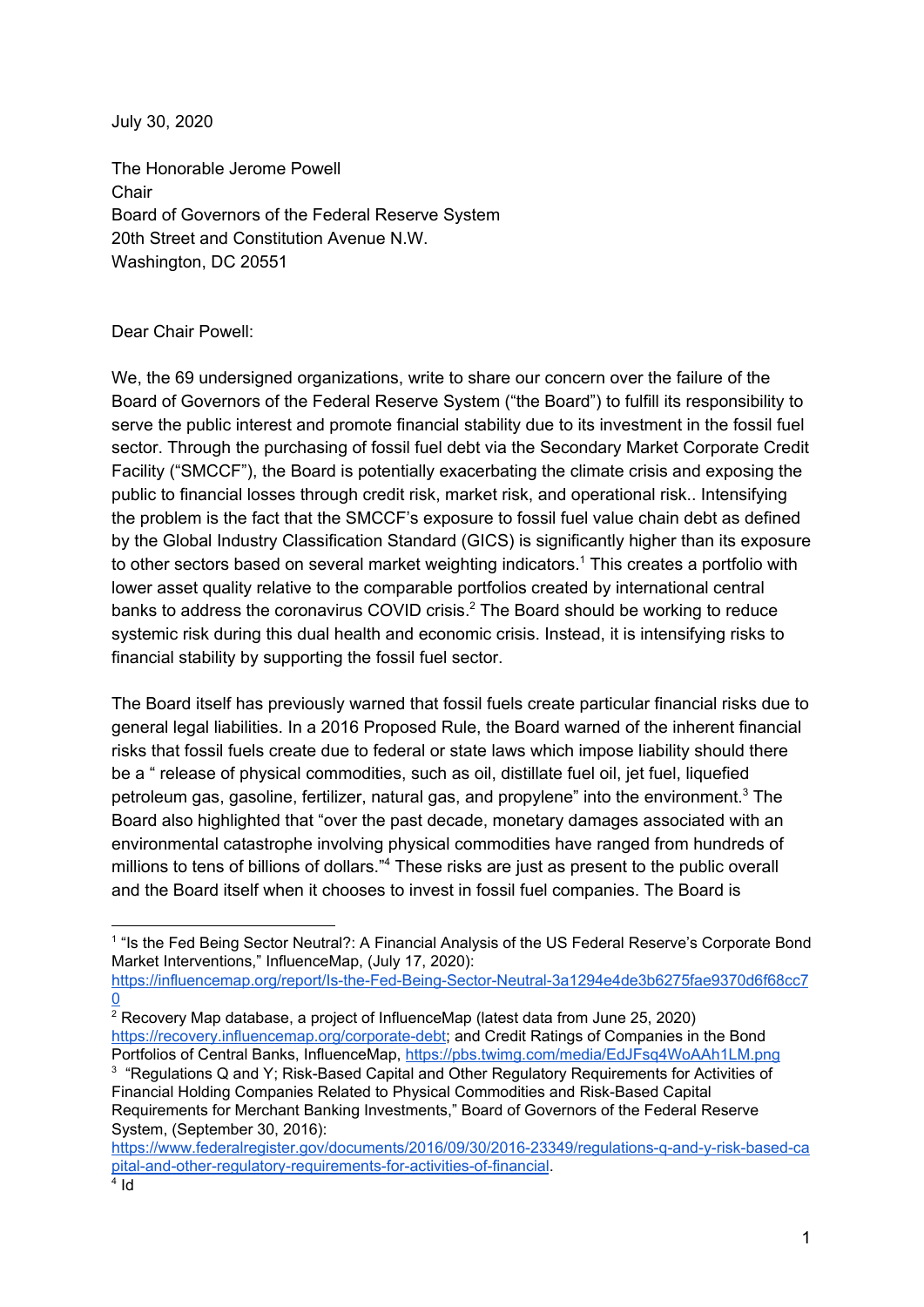choosing to invest public dollars in the debt of the very companies it warned financial holding companies about in 2016.

The Board's own acknowledgement of the inherent risks fossil fuels create makes its overweighting in fossil fuel purchases all the more concerning. A new report by the nonpartisan group InfluenceMap analyzing corporate debt purchases in the SMCCF through July 10, 2020 found that the Board's purchases are heavily overweight in the oil, gas and coal value chain companies (the "fossil fuel sector") when compared to several market benchmarks.<sup>5,6</sup> The Board is 2 times overweight in the fossil fuel sector compared to the US corporate debt market overall, 3.5 times overweight compared to equity market sector weightings, and more than 4 times overweight compared to the employment generated by these sectors. No other sector exhibits this level of overweighting across all three indicators. To date, roughly 8 percent (\$748 million) of the Federal Reserve's \$9.5 billion of bond purchases are in the fossil fuel sector. From that, \$134 million has occurred through the direct purchase of corporate debt, the rest through the purchase of Exchange Traded Funds (ETFs) that track corporate debt markets. A concerning amount of that debt (or the debt backing the ETFs) is made up of non-investment grade debt; \$124 million of the \$748 million (17 percent) of purchased energy bonds were junk-rated, compared to \$856 million of 9.3 billion (9 percent) for purchases overall across sectors.<sup>7</sup>

This is a troubling and problematic trend, as the SMCCF's overweighting in the fossil fuel sector boosts an industry that is responsible for the ever-accelerating climate crisis. There are serious questions as to whether the Board is overweight in this sector due to the extensive lobbying by the Trump Administration, the IPAA, and Republican Senators on the

[https://www.msci.com/documents/1296102/1339060/GICSSectorDefinitions.pdf/fd3a7bc2-c733-4308-](https://www.msci.com/documents/1296102/1339060/GICSSectorDefinitions.pdf/fd3a7bc2-c733-4308-8b27-9880dd0a766f) [8b27-9880dd0a766f](https://www.msci.com/documents/1296102/1339060/GICSSectorDefinitions.pdf/fd3a7bc2-c733-4308-8b27-9880dd0a766f). (The GICS Energy Sector "comprises companies engaged in exploration & production, refining & marketing and storage & transportation of oil & gas and coal & consumable fuels. It also includes companies that offer oil & gas equipment and services.")

<sup>&</sup>lt;sup>5</sup> "Is the Fed Being Sector Neutral?: A Financial Analysis of the US Federal Reserve's Corporate Bond Market Interventions," InfluenceMap, (July 17, 2020):

[https://influencemap.org/report/Is-the-Fed-Being-Sector-Neutral-3a1294e4de3b6275fae9370d6f68cc7](https://influencemap.org/report/Is-the-Fed-Being-Sector-Neutral-3a1294e4de3b6275fae9370d6f68cc70)  $\overline{0}$  $\overline{0}$  $\overline{0}$ 

 $\overline{6}$  For the "fossil fuel sector", we are referencing MSCI's Global Industry Classification Standard (GICS) Energy sector definition,

 $7$  This figure represents an updated calculation from InfluenceMap using corporate debt purchase disclosures as of July 10, 2020. Original calculation appears in "Necessary Intervention or Excessive Risk?:Corporate Bond Risk Before and After COVID-19 Amid the Fed's Market Interventions," InfluenceMap, (June 23, 2020)*:*

[https://influencemap.org/report/Necessary-Intervention-or-Moral-Hazard-5e42adc35b315cc44a75c94](https://influencemap.org/report/Necessary-Intervention-or-Moral-Hazard-5e42adc35b315cc44a75c94af4ead29c) [af4ead29c](https://influencemap.org/report/Necessary-Intervention-or-Moral-Hazard-5e42adc35b315cc44a75c94af4ead29c)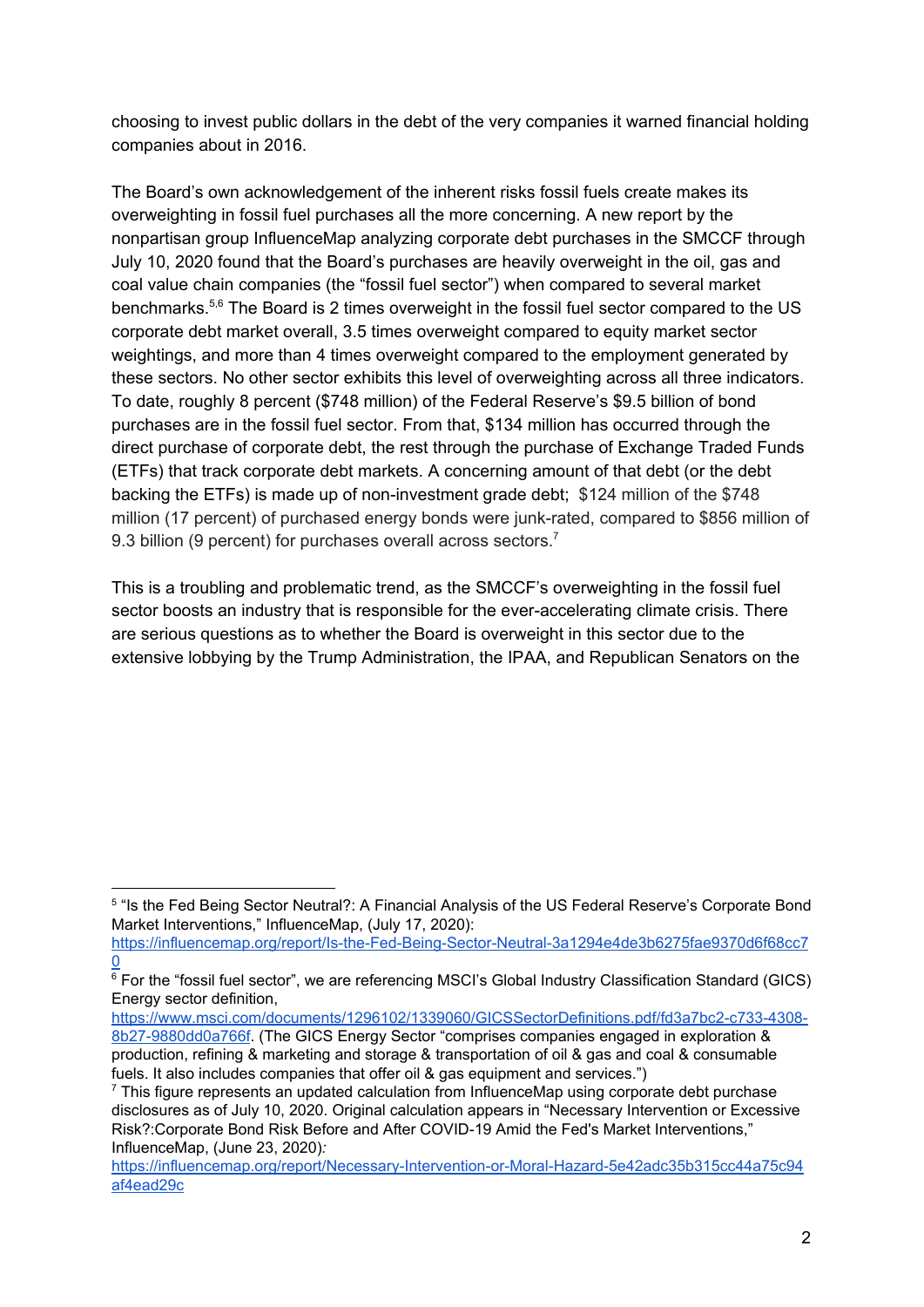SMCCF and other lending programs.<sup>8,9,10</sup> Looking specifically at the Main Street Lending Program ("MSLP"), while the Board has denied it made the changes to the program at the behest of the fossil fuel lobby or the Administration, Energy Secretary Dan Brouillette went on Bloomberg TV and said the Board made the changes in response to a request from the Administration.<sup>11</sup> This raises very serious concerns about the Board's independence.

InfluenceMap's findings that the Board is overweight in the fossil fuel sector confirms the fears many of our organizations had when we responded to the announcement of the corporate debt facilities in March. In a March 27 letter signed by many of our organizations, we expressed concerns not only about the lack of conditions on public financial support for an industry whose practices harm the public good, but also the absence of adequate analysis of climate financial risk in the management and strategy of this program.<sup>12</sup> Several members of Congress expressed similar concerns when the Board announced it would begin purchasing corporate debt. In April, Senators Brian Schatz, Sheldon Whitehouse, Senate Banking Committee Ranking Member Sherrod Brown and six other Senators urged the Board to consider the long-term financial risks associated with climate change, and warned that the U.S. financial system's "blindness to climate financial risks means that our response to the current economic crisis will make a future climate crisis more likely."<sup>13</sup> It appears these fears were well founded.

The Board to date has utterly failed to account for climate risk. But the Board isn't just ignoring long-term climate risk, it is also taking excessive risk with the U.S. public's money

<sup>10</sup> The Independent Petroleum Association of America (IPAA) asked the Board to change the rules of the Main Street Lending Program to allow participants to use the relief funds to refinance or pay down existing debts. Senators Kevin Cramer and Ted Cruz requested a loosening of eligible issuer criteria of the SMCCF/PMCCF to make the programs more accessible to struggling oil and gas companies. [https://www.cruz.senate.gov/files/documents/Letters/2020.04.21%20-%20Letter%20to%20Powell%20](https://www.cruz.senate.gov/files/documents/Letters/2020.04.21%20-%20Letter%20to%20Powell%20Mnuchin%20re%20Credit%20Facilities%20Energy%20-%20Final.pdf) [Mnuchin%20re%20Credit%20Facilities%20Energy%20-%20Final.pdf](https://www.cruz.senate.gov/files/documents/Letters/2020.04.21%20-%20Letter%20to%20Powell%20Mnuchin%20re%20Credit%20Facilities%20Energy%20-%20Final.pdf)

<sup>&</sup>lt;sup>8</sup> Goldstein, Alexis, "The Fed Just Changed Its Own Rules to Bail Out the Fossil Fuel Industry," *Truthout,* (May 5, 2020):

<https://truthout.org/articles/the-fed-just-changed-its-own-rules-to-bail-out-the-fossil-fuel-industry/> <sup>9</sup> The White House and Treasury Secretary Steve Mnuchin publicly pledged to increase financial support for the struggling oil and gas sector, including distressed oil drillers, despite their clear ineligibility for existing lending programs. See: Jennifer A Dlouhy, Ari Natter, and Saleha Mohsin, "Trump Developing Plan to Aid Oil Industry Despite Opposition," *Bloomberg*, (April 24, 2020): [https://www.bloomberg.com/news/articles/2020-04-24/trump-developing-plans-to-aid-oil-despite-demo](https://www.bloomberg.com/news/articles/2020-04-24/trump-developing-plans-to-aid-oil-despite-democrats-opposition?sref=gPAG2MJ8) [crats-opposition?sref=gPAG2MJ8.](https://www.bloomberg.com/news/articles/2020-04-24/trump-developing-plans-to-aid-oil-despite-democrats-opposition?sref=gPAG2MJ8)

<sup>&</sup>lt;sup>11</sup> Mohsin, Saleha and Natter, Ari, "Energy Chief Says Fed Asked to Expand Lending for Oil Firms," *Bloomberg*, (May 12, 2020):

[https://www.bloomberg.com/news/articles/2020-05-12/energy-chief-says-fed-was-asked-to-expand-le](https://www.bloomberg.com/news/articles/2020-05-12/energy-chief-says-fed-was-asked-to-expand-lending-for-oil-firms) [nding-for-oil-firms.](https://www.bloomberg.com/news/articles/2020-05-12/energy-chief-says-fed-was-asked-to-expand-lending-for-oil-firms)

<sup>&</sup>lt;sup>12</sup> Letter to Chair Powell regarding PMCCF/SMCCF concerns, (March 27, 2020):

[https://d17a0173-b97b-4c08-a2e3-f8ea72c0874b.usrfiles.com/ugd/d17a01\\_62f18f6e12614fddac890d](https://d17a0173-b97b-4c08-a2e3-f8ea72c0874b.usrfiles.com/ugd/d17a01_62f18f6e12614fddac890d692066aea8.pdf) [692066aea8.pdf](https://d17a0173-b97b-4c08-a2e3-f8ea72c0874b.usrfiles.com/ugd/d17a01_62f18f6e12614fddac890d692066aea8.pdf).

<sup>&</sup>lt;sup>13</sup> Senator Brian Schatz, "Letter to Fed on Corporate Credit Facilities," (April 20, 2020): [https://www.schatz.senate.gov/imo/media/doc/Letter%20to%20Fed%20on%20Corporate%20Credit%](https://www.schatz.senate.gov/imo/media/doc/Letter%20to%20Fed%20on%20Corporate%20Credit%20Facilities%2004.20.2020.pdf) [20Facilities%2004.20.2020.pdf.](https://www.schatz.senate.gov/imo/media/doc/Letter%20to%20Fed%20on%20Corporate%20Credit%20Facilities%2004.20.2020.pdf) ("The U.S. financial system's blindness to climate financial risks

means that our response to the current economic crisis will make a future climate crisis more likely... the facilities can use taxpayer dollars to help sustain industries that may drive a future climate financial crisis. The Board should accelerate its efforts to better understand and price climate financial risks before it is too late.")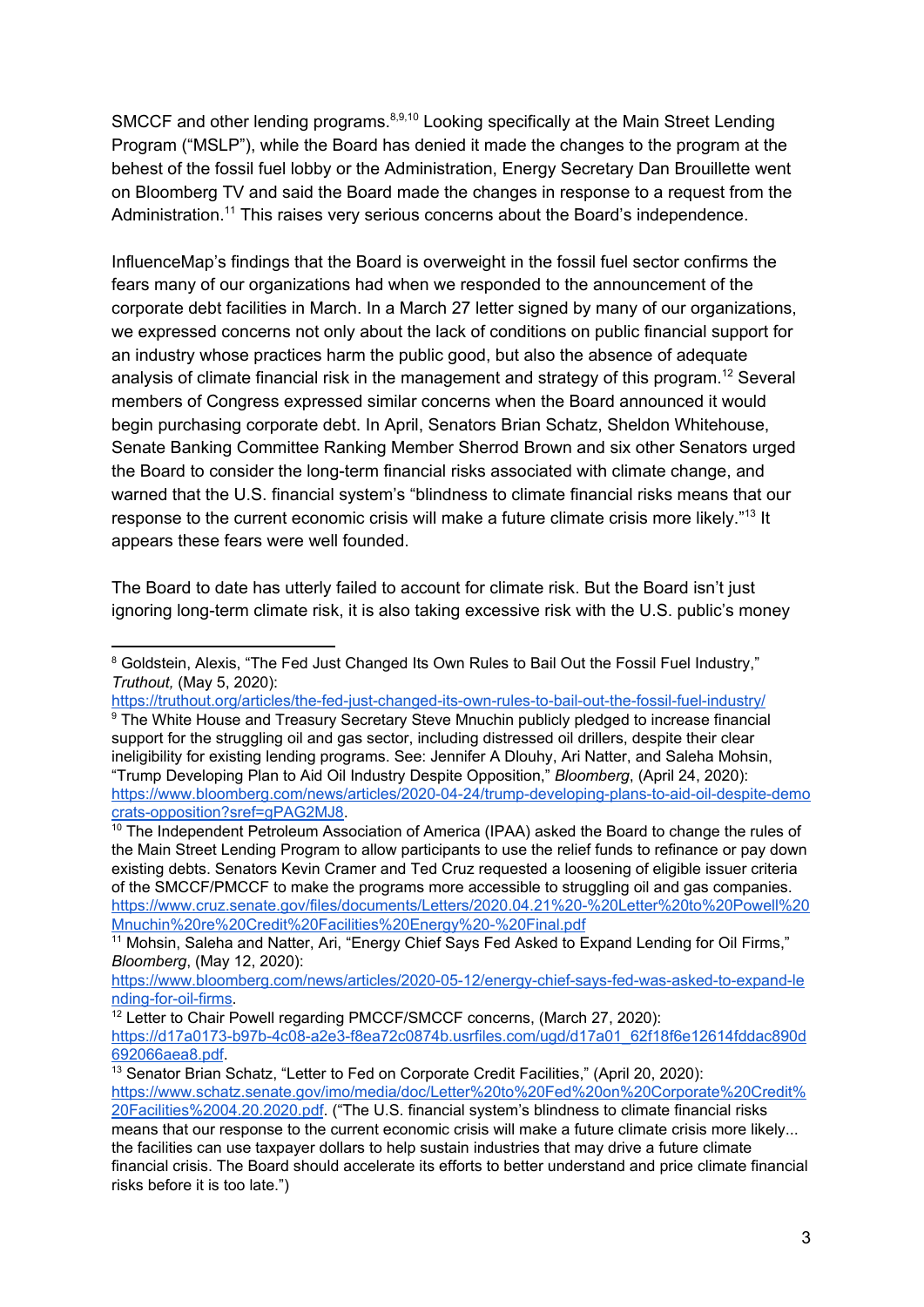by continuing to purchase increasingly junk-rated fossil fuel debt. Another report by InfluenceMap, found that the fossil fuel sector sector has seen its credit rating deteriorate 8 percent, more than any other sector, over the last 5 years.<sup>14</sup> The sector's credit rating declined 5 percent further in 2020. Within the Energy sector, the "Oil and Gas Drilling" sub-industry category has fallen by 44 percent, making it the largest decline in credit ratings over the last five years of all the 158 GICS categories. The report concludes the Energy sector, made up only of fossil fuel companies, exhibits secular decline over 20 year, 5 year, and post COVID eras significantly more than any other GICS sector and that the credit ratings of the companies in this sector on average are unlikely to recover long term based on the current trajectory.

Given the rash of fossil fuel company bankruptcies and high levels of leverage, this trend puts public dollars at unnecessary risk. It also violates the spirit of the 13(3) emergency lending authority, which prevents the Board from lending to insolvent companies. While the Board's corporate credit facility rules allow it to purchase the debt of "fallen angels" who lost their investment-grade rating after March 22nd, Chair Powell has invoked the desire not to violate "spirit" of 13(3) in a Congressional hearing where he explained why the Board would not lend to U.S. territories through the Municipal Lending Facility ("MLF").<sup>15</sup> The Board appears to be more ready to make exceptions for fossil fuel firms in the MSLP than it is for U.S. territories that are upwards of 90 percent minorities and wish to access the MLF.<sup>16</sup> This is particularly troubling given that climate change stands to disproportionately impact people and communities of color, and those living on island nations such as many of the U.S. territories. Wall Street analysts have also noted that the Board is lending to insolvent firms: Chief Investment Strategist at Charles Schwab & Co Liz Ann Sonders has commented that the Board has "provided liquidity even to insolvent companies."<sup>17</sup>

Chair Powell told Congress that the plan is to hold these assets until maturity.<sup>18</sup> The fossil fuel sector has experienced significant deterioration of credit risk over the last several years;

<sup>15</sup> "Oversight of the Treasury Department's and Federal Reserve's Pandemic Response," 116th Congress, (June 30, 2020): [https://twitter.com/RealBankReform/status/1278018423168040961.](https://twitter.com/RealBankReform/status/1278018423168040961) (Federal Reserve Chair Jerome Powell, responding to a question from House Financial Services Chair Maxine Waters about the Board's lack of lending to U.S. territories.) ("Some of the revenue based facilities that the -- that Guam has are -- are investment grade rated but below the minimum and we're -- we're actually reviewing our credit standards in the municipal liquidity facility at the moment to determine if there's a way to adjust the facility in a way that would make eligible some credit worthy issuers without -- without sort of violating the spirit or letter of section 133.")

<sup>&</sup>lt;sup>14</sup> "Necessary Intervention or Excessive Risk?:Corporate Bond Risk Before and After COVID-19 Amid the Fed's Market Interventions," InfluenceMap, (June 23, 2020)*:*

[https://influencemap.org/report/Necessary-Intervention-or-Moral-Hazard-5e42adc35b315cc44a75c94](https://influencemap.org/report/Necessary-Intervention-or-Moral-Hazard-5e42adc35b315cc44a75c94af4ead29c) [af4ead29c](https://influencemap.org/report/Necessary-Intervention-or-Moral-Hazard-5e42adc35b315cc44a75c94af4ead29c)

<sup>&</sup>lt;sup>16</sup> "Monetary Policy and the State of the Economy," 116th Congress, (June 17, 2020): (Representative Michael San Nicolas, questioning Federal Reserve Chair Jerome Powell about the Board's lack of lending to U.S. territories) (""You talked about the need to support minorities. Our territories have upwards of 90% minorities."") <https://twitter.com/RealBankReform/status/1275457134117793792> <sup>17</sup> Liz Ann Sonders: <https://twitter.com/LizAnnSonders/status/1280084247848550401>

<sup>&</sup>lt;sup>18</sup> "Monetary Policy and the State of the Economy," 116th Congress, (June 17, 2020): (testimony of Federal Reserve Chair Jerome Powell)

<https://twitter.com/RealBankReform/status/1273298136707092488>. ("Ultimately we are generally a hold to maturity entity, it maybe that we sell some back into the secondary market down the road, but ultimately we're a buy and hold...")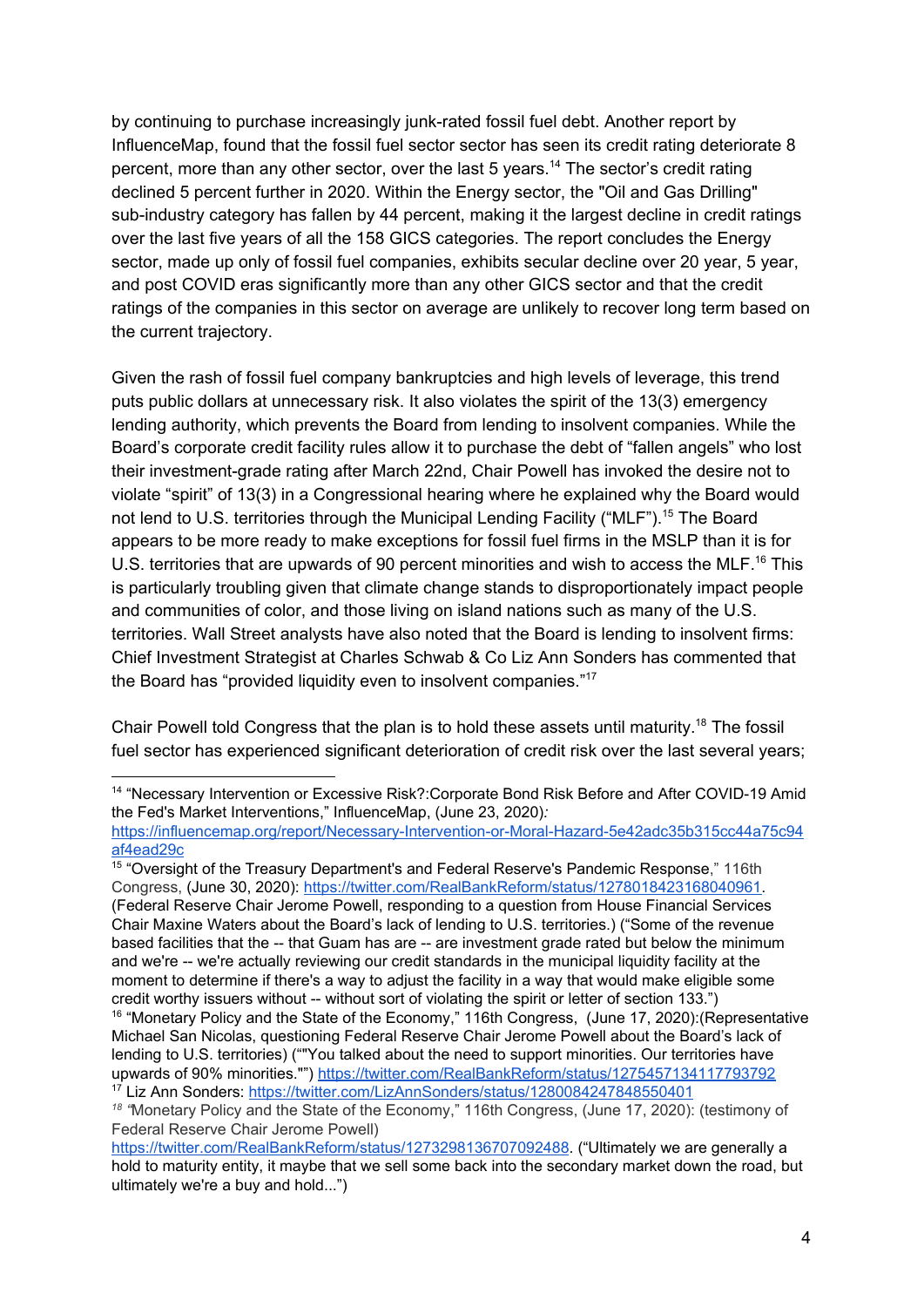numerous analyses predict the fossil fuel sector is not likely to significantly recover post-crisis, posing serious questions about the sector's ability to repay the public.<sup>19</sup> On this trajectory, the public could be left holding the bag with billions of dollars of debt the fossil fuel industry is simply unable to repay. Former Federal Reserve Governor Sarah Bloom Raskin has raised this concern explicitly, writing that the Board's actions "not only misdirects limited recovery resources" and sends a false price signal to investors, but it also "increases the likelihood that investors will be stuck with stranded oil and gas assets that society no longer needs." 20

The Board is also leveraging public funds to invest in companies that are dependent on pipelines that face serious humanitarian, legal, regulatory, reputational, and environmental challenges. $^{21}$  In the span of just one week in July, three separate fossil fuel pipelines were either cancelled or faced existential challenges in court. The Board had already purchased the debt of companies that have backed troubled or cancelled pipelines, most notably Dominion Energy and Duke Energy (the Atlantic Coast Pipeline) and Energy Transfer Operating (the Dakota Access Pipeline).<sup>22</sup> The collapse of the Atlantic Coast Pipeline offers case study in the inherent risks the Board has chosen to undertake by investing in fossil fuel firms. The Board purchased the corporate debt of the two backers of the pipeline, Dominion Energy and Duke Energy, on June 22. Just thirteen days later, Dominion and Duke jointly announced the cancellation of the Atlantic Coast Pipeline, citing "an unacceptable layer of uncertainty and anticipated delays". The firm had originally estimated the pipeline would cost \$4.5 to \$5 billion; its costs were projected to grow to \$8 billion.<sup>23</sup> The abandoned project will cost the firm billions in sunk costs. $24$  While Dominion itself was able to unload the

[https://www.spglobal.com/platts/en/market-insights/latest-news/electric-power/062320-oil-fossil-fuel-d](https://www.spglobal.com/platts/en/market-insights/latest-news/electric-power/062320-oil-fossil-fuel-demand-may-have-peaked-in-2019-thanks-to-covid-19-report) [emand-may-have-peaked-in-2019-thanks-to-covid-19-report](https://www.spglobal.com/platts/en/market-insights/latest-news/electric-power/062320-oil-fossil-fuel-demand-may-have-peaked-in-2019-thanks-to-covid-19-report)

<sup>21</sup> "Secondary Market Corporate Credit Facility: Program Terms and Conditions," (April 9, 2020): [https://www.newyorkfed.org/markets/secondary-market-corporate-credit-facility/archive/secondary-ma](https://www.newyorkfed.org/markets/secondary-market-corporate-credit-facility/archive/secondary-market-corporate-credit-facility-terms-and-conditions-200409) [rket-corporate-credit-facility-terms-and-conditions-200409](https://www.newyorkfed.org/markets/secondary-market-corporate-credit-facility/archive/secondary-market-corporate-credit-facility-terms-and-conditions-200409) ("The Facility will leverage the Treasury equity at 10 to 1 when acquiring corporate bonds from issuers that are investment grade at the time of purchase and when acquiring ETFs whose primary investment objective is exposure to U.S. investment-grade corporate bonds. The Facility will leverage its equity at 7 to 1 when acquiring corporate bonds from issuers that are rated below investment grade at the time of purchase and in a range between 3 to 1 and 7 to 1, depending on risk, when acquiring any other type of eligible asset.")  $22$  The Board, through the Secondary Market Corporate Credit Facility, which is managed by BlackRock's FMA Group, purchased \$3 million worth of Dominion Energy Gas Holdings debt at a 2.5% rate, and \$2 million worth of Dominion Energy Inc debt at a 2.0% rate, both on June 22. It purchased \$4 million worth of Energy Transfer Operating debt, at 4.5% interest rate, and another \$4 million Energy Transfer Operating bond at a 3.6% rate, both on June 24.

<sup>19</sup> Jordan Blum, "Oil, Fossil Fuel Demand May Have Peaked in 2019 Thanks to Covid-19*," S&P Global Platts*, (June 23, 2020):

And "Pandemic Crisis, Systemic Decline: Why Exploiting the COVD-19 Crisis Will Not Save the Oil, Gas, and Plastics Industries," Center for International and Environmental Law, (April 2020): <https://www.ciel.org/reports/pandemic-crisis-systemic-decline/>

<sup>20</sup> Sarah Bloom Raskin, "Why Is the Fed Spending So Much Money on a Dying Industry?," *NYTimes,* (May 28, 2020): <https://www.nytimes.com/2020/05/28/opinion/fed-fossil-fuels.html>.

<sup>&</sup>lt;sup>23</sup> "Dominion Energy and Duke Energy Cancel the Atlantic Coast Pipeline," Dominion Energy, (July 5, 2020):[https://www.prnewswire.com/news-releases/dominion-energy-and-duke-energy-cancel-the-atla](https://www.prnewswire.com/news-releases/dominion-energy-and-duke-energy-cancel-the-atlantic-coast-pipeline-301088177.html) [ntic-coast-pipeline-301088177.html](https://www.prnewswire.com/news-releases/dominion-energy-and-duke-energy-cancel-the-atlantic-coast-pipeline-301088177.html)

<sup>&</sup>lt;sup>24</sup> *Id* (Thomas F. Farrell, II, Dominion Energy chairman, stated "We regret that we will be unable to complete the Atlantic Coast Pipeline. For almost six years we have worked diligently and invested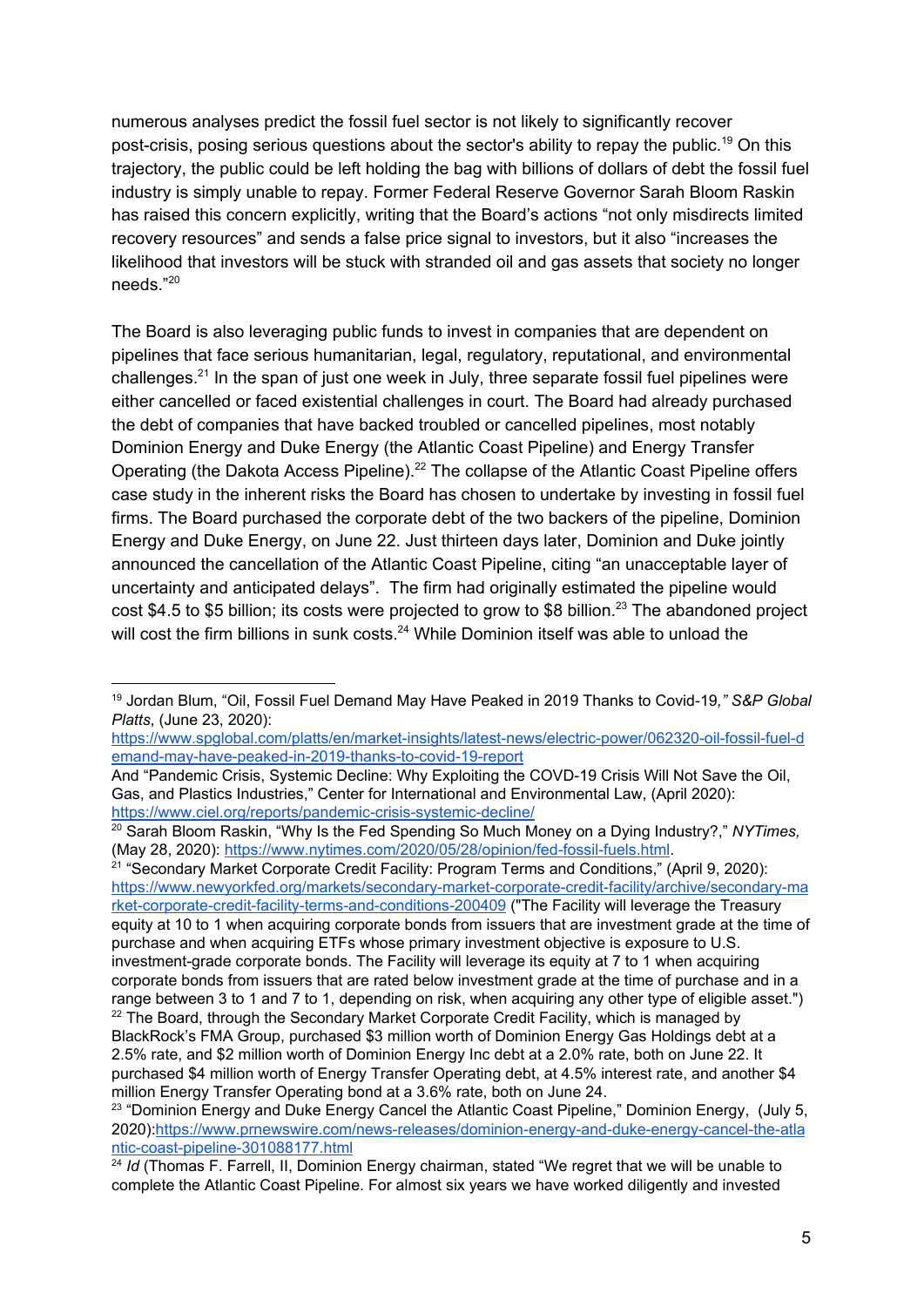ongoing risk in its natural gas pipeline and storage business by selling to Berkshire Hathaway Energy, the public does not escape the risk; Berkshire Hathaway Energy is another firm in the Board's Broad Market Index. The Board should not be purchasing the debts of firms that accelerate climate change by expanding fossil fuels, create real risks of local environmental catastrophe, and threaten the lands of Indigenous people. But the problem is compounded by the additional financial and solvency risks these companies face due to future litigation for ill-advised pipeline projects.<sup>25</sup> The Board's investment in these firms means the public now also shares a part of these risks.

The legal, financial, and climate risks the Board is incurring with the SMCCF's fossil fuel sector purchases burden the public and endangers financial stability. To ameliorate these problems, we call on the Board to:

- End the purchase of corporate debt from the fossil fuel sector through the SMCCF, the Primary Market Corporate Credit Facility, or any other Board emergency facility;
- Analyze and disclose the climate risks of all firms represented in the emergency lending portfolio, including the level of greenhouse gas emissions;
- Apply meaningful conditions on the credit facilities: a ban on participating companies issuing dividends or buying back its shares, restricting executive compensation, and requiring the retention of workers well beyond making "commercially reasonable effort";
- Focus on mitigating climate risks in the Board's role as regulator instead of exacerbating them in the Board's role as lender of last resort.

The Board's decision to use public funds to subsidize the fossil fuel sector exposes the nation to significant financial losses, both due to sunk costs in failed projects and the fallout from lawsuits over environmental catastrophe. The Board stridently maintains that it is an independent, apolitical agency. But its decision to overweight the SMCCF's fossil fuel sector purchases relative to market benchmarks, despite the increased risks to financial stability that creates, leaves us deeply concerned about the state of the Board's independence and autonomy.

Sincerely,

Algalita Marine Research & Education Amazon Watch **BankTrack** Bold Alliance Call to Action Colorado

CatholicNetwork.US

billions of dollars to complete the project and deliver the much-needed infrastructure to our customers and communities.")

<sup>25</sup> Jeff Brady, "Federal Court Orders Dakota Access Pipeline To Shut Down And Be Drained," *NPR,* (July 6, 2020):

[https://www.npr.org/2020/07/06/887925736/federal-court-orders-dakota-access-pipeline-to-shut-down](https://www.npr.org/2020/07/06/887925736/federal-court-orders-dakota-access-pipeline-to-shut-down-and-be-drained) [-and-be-drained](https://www.npr.org/2020/07/06/887925736/federal-court-orders-dakota-access-pipeline-to-shut-down-and-be-drained).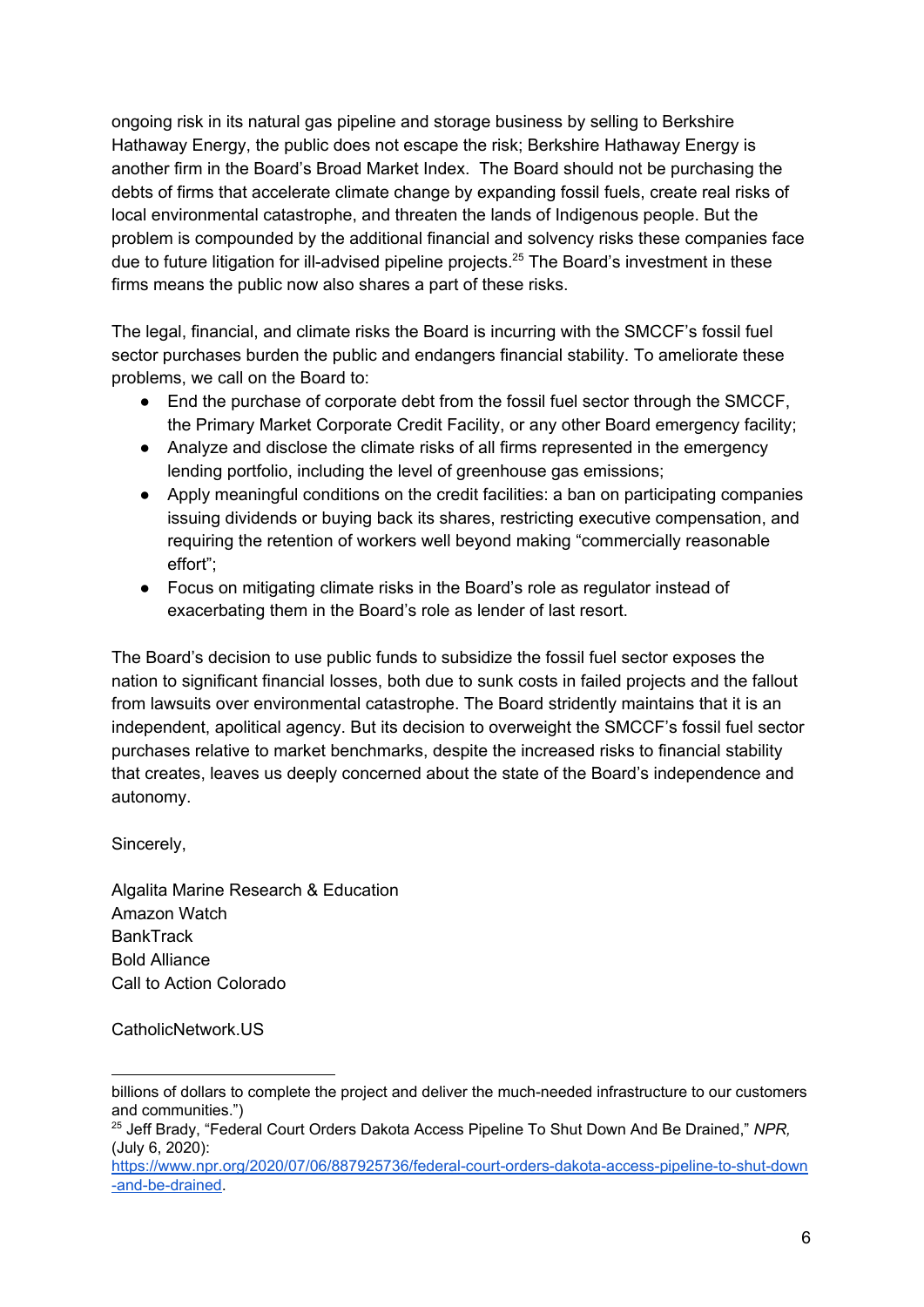Center for Biological Diversity Center for Environmental Health Center for International Environmental Law Choosing Green

Citizens' Climate Lobby — Ventura Chapter Climate Hawks Vote Data For Progress Demand Progress Education Fund Earth Action, Inc.

Earth Guardians Elders Climate Action ESG Transparency Initiative Food & Water Action Fossil Free California

FracTracker Alliance Franciscan Action Network Friends of the Earth Green Latinos Greenpeace USA

Indigenous Environmental Network Indivisible CA-33 Indivisible California Green Team Institute for Policy Studies Climate Policy Program Keep A Breast Foundation

League of Conservation Voters Long Beach Alliance for Clean Energy Mt. Zion Community Outreach, Inc. Natural Resources Defense Council New York Communities for Change (NYCC)

Occupy Bergen County (New Jersey) Oil Change International Oxfam America Physicians for Social Responsibility Pennsylvania Progressive Democrats of America

Public Citizen Publish What You Pay-US Rachel Carson Council Rainforest Action Network Rapid Shift